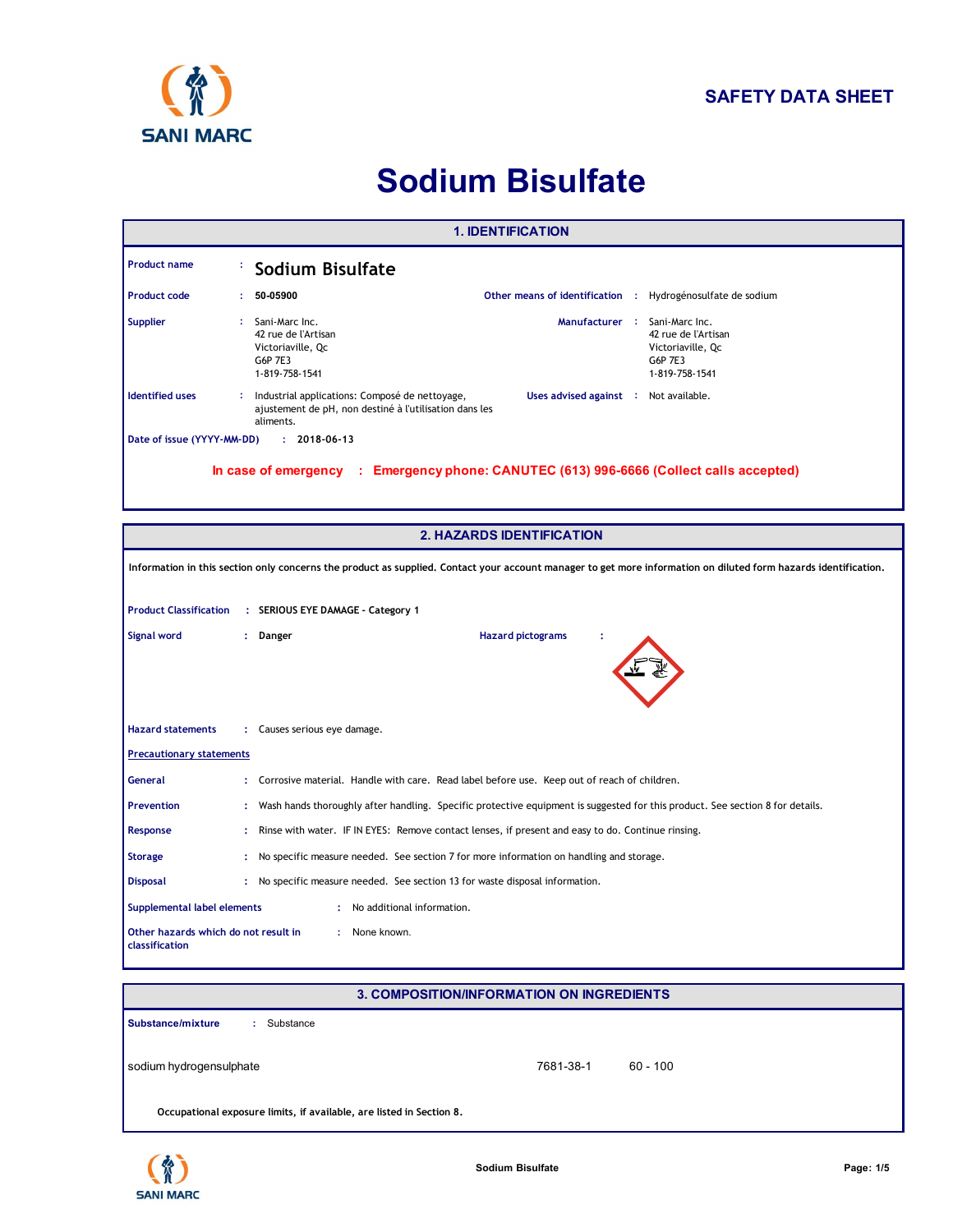| <b>4. FIRST AID MEASURES</b>               |                                                                                                                                                                                                                                                                                                                              |  |  |  |  |
|--------------------------------------------|------------------------------------------------------------------------------------------------------------------------------------------------------------------------------------------------------------------------------------------------------------------------------------------------------------------------------|--|--|--|--|
| Description of required first aid measures |                                                                                                                                                                                                                                                                                                                              |  |  |  |  |
| <b>Eye contact</b>                         | In case of contact with eyes, flush with fresh water. Check for and remove any contact lenses. Continue rinsing. Chemical burns must be<br>treated promptly by a physician. Get medical attention if blistering occurs or redness persists. Get medical attention if irritation persist.                                     |  |  |  |  |
| Skin contact                               | Remove contaminated clothing and wash it before reuse. Chemical burns must be treated promptly by a physician. Get medical attention if<br>blistering occurs or redness persists. Get medical attention if irritation occur.                                                                                                 |  |  |  |  |
| Ingestion                                  | Rinse mouth with water. Do not induce vomiting unless directed to do so by medical personnel. Chemical burns must be treated promptly by<br>a physician. Get medical attention if symptoms occur.                                                                                                                            |  |  |  |  |
| <b>Inhalation</b>                          | Move victim to fresh air and keep at rest in a position comfortable for breathing. If it is suspected that fumes are still present, the rescuer<br>should wear an appropriate mask or self-contained breathing apparatus. Get medical attention if adverse health effects persist or are severe.<br>Maintain an open airway. |  |  |  |  |
|                                            | Most important symptoms/effects, acute and delayed                                                                                                                                                                                                                                                                           |  |  |  |  |
| <b>Eye contact</b>                         | Adverse symptoms may include the following:<br>pain<br>watering<br>redness                                                                                                                                                                                                                                                   |  |  |  |  |
| <b>Skin contact</b>                        | Adverse symptoms may include the following:<br>pain or irritation<br>redness<br>blistering may occur                                                                                                                                                                                                                         |  |  |  |  |
| Ingestion                                  | Adverse symptoms may include the following:<br>stomach pains                                                                                                                                                                                                                                                                 |  |  |  |  |
| <b>Inhalation</b>                          | No specific symptoms under normal use conditions.                                                                                                                                                                                                                                                                            |  |  |  |  |
| Notes to physician                         | Treat symptomatically. Contact poison treatment specialist immediately if large quantities have been ingested or inhaled.                                                                                                                                                                                                    |  |  |  |  |
| See toxicological information (Section 11) |                                                                                                                                                                                                                                                                                                                              |  |  |  |  |

| <b>5. FIRE-FIGHTING MEASURES</b>                   |                                                                                                                                                                                                 |  |  |  |  |
|----------------------------------------------------|-------------------------------------------------------------------------------------------------------------------------------------------------------------------------------------------------|--|--|--|--|
| <b>Extinguishing media</b>                         |                                                                                                                                                                                                 |  |  |  |  |
| Suitable extinguishing media                       | Use an extinguishing agent suitable for the surrounding fire.                                                                                                                                   |  |  |  |  |
| Unsuitable extinguishing media                     | None known.                                                                                                                                                                                     |  |  |  |  |
| Specific hazards arising from the<br>chemical      | No specific fire or explosion hazard.                                                                                                                                                           |  |  |  |  |
| Hazardous thermal decomposition products           | Decomposition products may include the following materials:<br>sulfur oxides<br>metal oxide/oxides                                                                                              |  |  |  |  |
| Special fire-fighting procedures                   | Promptly isolate the scene by removing all persons from the vicinity of the incident if there is a fire. No action should be taken<br>involving any personal risk or without suitable training. |  |  |  |  |
| Special protective equipment for fire-<br>fighters | Fire-fighters should wear appropriate protective equipment and self-contained breathing apparatus (SCBA) with a full<br>face-piece operated in positive pressure mode.                          |  |  |  |  |
|                                                    | <b>6. ACCIDENTAL RELEASE MEASURES</b>                                                                                                                                                           |  |  |  |  |

| <b>6. ACCIDENTAL RELEASE MEASURES</b> |                                                                                                                                                                                                                                                                            |  |  |  |  |
|---------------------------------------|----------------------------------------------------------------------------------------------------------------------------------------------------------------------------------------------------------------------------------------------------------------------------|--|--|--|--|
| <b>Personal precautions</b>           | No action shall be taken involving any personal risk or without suitable training. Evacuate surrounding areas. Keep unnecessary and<br>unprotected personnel from entering. Do not touch or walk through spilled material. Initiate spill response procedures if required. |  |  |  |  |
| <b>Personal protection</b>            | Put on appropriate personal protective equipment (see Section 8).                                                                                                                                                                                                          |  |  |  |  |
| <b>Cleaning method</b>                | Contain and collect spillage with non-combustible, absorbent material e.g. sand, earth, vermiculite or diatomaceous earth and place in<br>container for disposal according to local regulations (see Section 13). Use a water rinse for final clean-up.                    |  |  |  |  |

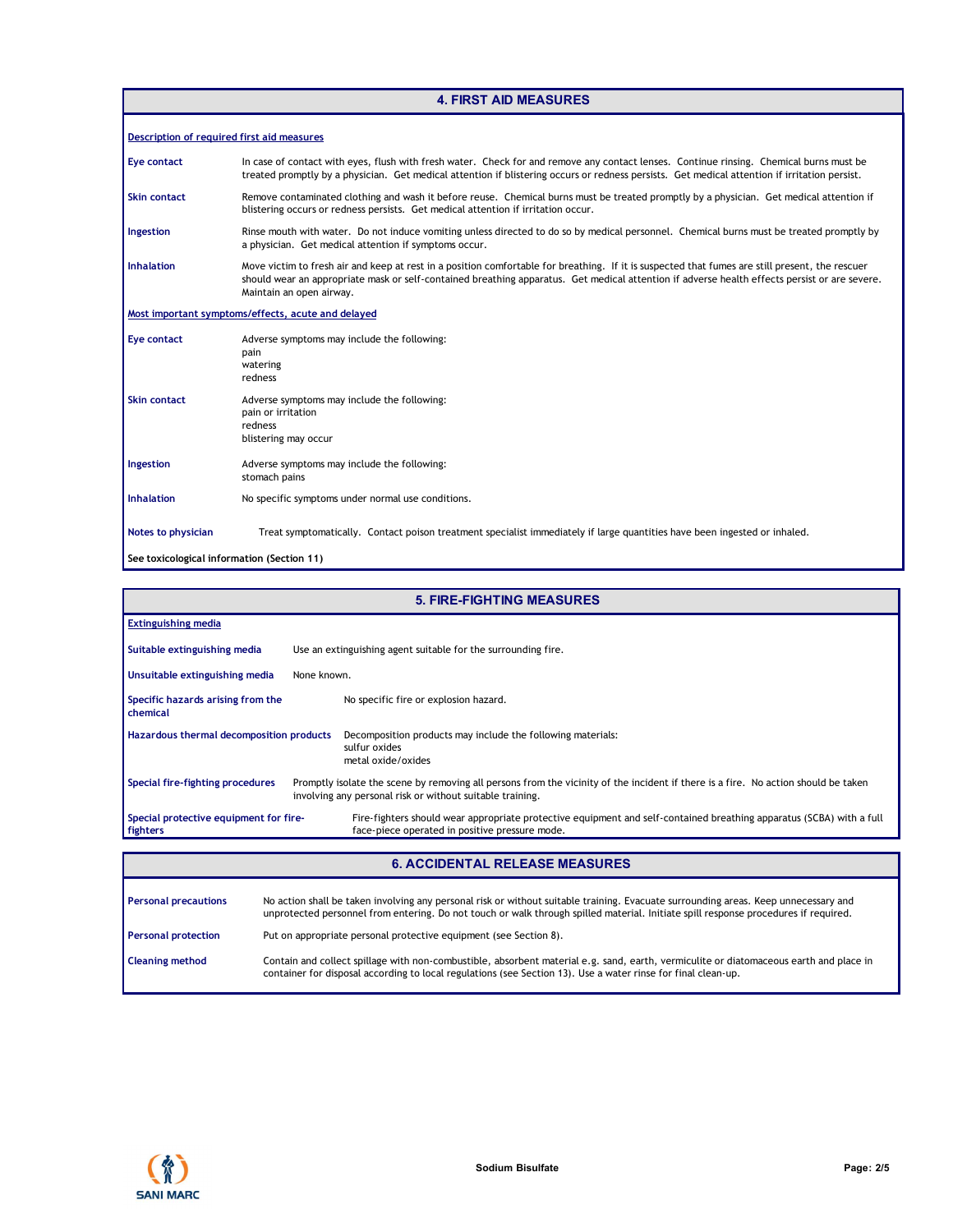### **7. HANDLING AND STORAGE**

**Handling**

Eating, drinking and smoking should be prohibited in areas where this material is handled, stored and processed. Workers should wash hands and face before eating, drinking and smoking. Remove contaminated clothing and protective equipment before entering eating areas. See Section 8 for additional information on hygiene measures.

**Storage and Incompatibility** Store in accordance with local regulations. Keep container tightly closed and sealed until ready for use. Containers that have been opened must be carefully resealed and kept upright to prevent leakage. Do not store in unlabeled containers. Use appropriate containment to avoid environmental contamination. Keep out of reach of children. Store away from incompatible materials (see Section 10).

#### **8. EXPOSURE CONTROLS/PERSONAL PROTECTION**

| <b>Occupational exposure limits</b><br>None. |                                                                                                                                                                                                                                             |
|----------------------------------------------|---------------------------------------------------------------------------------------------------------------------------------------------------------------------------------------------------------------------------------------------|
| Appropriate engineering controls             | If user operations generate dust, fumes, gas, vapor or mist, use process enclosures, local exhaust ventilation or other engineering<br>controls to keep worker exposure to airborne contaminants below any recommended or statutory limits. |
| Individual protection measures               |                                                                                                                                                                                                                                             |
| Eye/face protection                          | Continued or severe exposures might required to wear a face shield or chemical splash goggles. It is minimally suggested to wear<br>safety glasses while using or handling this product.                                                    |
| Hands and Body protection                    | It is suggested to wear chemical-reisitant gloves while using or handling this product.<br>It is suggested to wear safety apron while using or handling this product.                                                                       |
| <b>Respiratory protection</b>                | It is suggested to wear dust-protection mask for prolonged or intense exposures.                                                                                                                                                            |

# **9. PHYSICAL AND CHEMICAL PROPERTIES**

| <b>Physical state</b>                                          | Solid. [Crystals.]                          | pH                         |                                  | <b>Flash point</b>            | [Product does not sustain]<br>combustion.] |  |
|----------------------------------------------------------------|---------------------------------------------|----------------------------|----------------------------------|-------------------------------|--------------------------------------------|--|
| <b>Color</b>                                                   | Off-white. [Dark]                           | <b>Relative density</b>    | 1.28                             | <b>Melting point</b>          | 177°C (350.6°F)                            |  |
| Odor                                                           | Fresh to pungent. [Slight]                  | <b>Viscosity</b>           | Not available.                   | <b>Boiling point</b>          | Not available.                             |  |
| <b>Odor threshold</b>                                          | Not available.                              | Vapor pressure             | Not available.                   | Fire point                    | Not available.                             |  |
| Solubility in water                                            | Not available.                              | <b>Vapor density</b><br>÷. | Not available.                   | <b>Evaporation rate</b><br>t. | Not available.                             |  |
| <b>Decomposition temperature</b>                               | : $>314.85^{\circ}$ C ( $>598.7^{\circ}$ F) |                            | <b>Auto-ignition temperature</b> | Not available.                |                                            |  |
| Partition coefficient: n-octanol/<br>water                     | Not available.                              |                            | Flammability (solid, gas)        | Non-combustible.<br>$\bullet$ |                                            |  |
| Not available.<br>Lower and upper explosive (flammable) limits |                                             |                            |                                  |                               |                                            |  |

#### **10. STABILITY AND REACTIVITY**

| Reactivity                                |                   | No specific test data related to reactivity available for this product or its ingredients.           |  |  |  |  |
|-------------------------------------------|-------------------|------------------------------------------------------------------------------------------------------|--|--|--|--|
| <b>Chemical stability</b>                 |                   | The product is stable.                                                                               |  |  |  |  |
| Incompatible materials                    |                   | No specific data.                                                                                    |  |  |  |  |
| <b>Conditions to avoid</b>                | No specific data. |                                                                                                      |  |  |  |  |
| <b>Possibility of hazardous reactions</b> |                   | Under normal conditions of storage and use, hazardous reactions will not occur.                      |  |  |  |  |
| Hazardous decomposition products          |                   | Under normal conditions of storage and use, hazardous decomposition products should not be produced. |  |  |  |  |

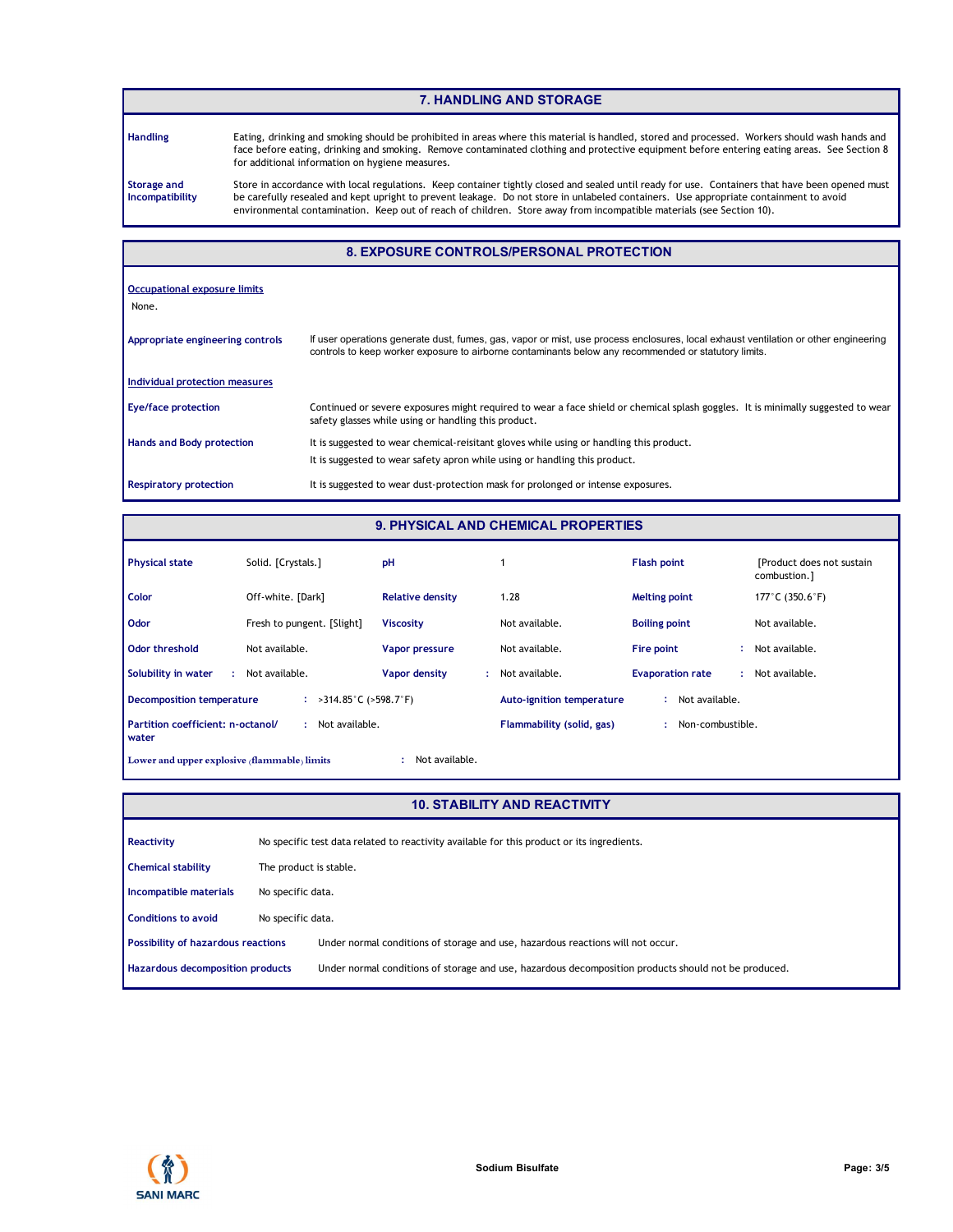| <b>11. TOXICOLOGICAL INFORMATION</b> |                                                   |                                                        |                                                                                                      |                                                                            |                                                   |  |
|--------------------------------------|---------------------------------------------------|--------------------------------------------------------|------------------------------------------------------------------------------------------------------|----------------------------------------------------------------------------|---------------------------------------------------|--|
| Route of exposure                    |                                                   | Routes of entry anticipated: Oral, Dermal, Inhalation. |                                                                                                      |                                                                            |                                                   |  |
|                                      | <b>Potential acute health effects</b>             |                                                        |                                                                                                      | <b>Symptoms</b>                                                            |                                                   |  |
| <b>Eye contact</b>                   | May cause eye burn                                |                                                        |                                                                                                      | Adverse symptoms may include the following:<br>pain<br>watering<br>redness |                                                   |  |
| <b>Skin contact</b>                  | No known significant effects or critical hazards. |                                                        | Adverse symptoms may include the following:<br>pain or irritation<br>redness<br>blistering may occur |                                                                            |                                                   |  |
| Ingestion                            |                                                   | May cause burns to mouth, throat and stomach.          |                                                                                                      | Adverse symptoms may include the following:<br>stomach pains               |                                                   |  |
| <b>Inhalation</b>                    |                                                   | No known significant effects or critical hazards.      |                                                                                                      |                                                                            | No specific symptoms under normal use conditions. |  |
| <b>Toxicity data</b>                 |                                                   |                                                        |                                                                                                      |                                                                            |                                                   |  |
| <b>Product/ingredient name</b>       |                                                   | <b>Result</b>                                          | <b>Species</b>                                                                                       | <b>Dose</b>                                                                | <b>Exposure</b>                                   |  |
| sodium hydrogensulphate              |                                                   | LD50 Oral<br>LD50 Oral                                 | Rat<br>Rat                                                                                           | 2490 mg/kg<br>2800 mg/kg                                                   |                                                   |  |
| Information on toxicological effects |                                                   |                                                        |                                                                                                      |                                                                            |                                                   |  |
| <b>Mutagenicity</b>                  |                                                   | No known significant effects or critical hazards.      |                                                                                                      |                                                                            |                                                   |  |
| <b>Teratogenicity</b>                |                                                   | No known significant effects or critical hazards.      |                                                                                                      |                                                                            |                                                   |  |
| <b>Developmental effects</b>         | No known significant effects or critical hazards. |                                                        |                                                                                                      |                                                                            |                                                   |  |
| <b>Fertility effects</b>             | No known significant effects or critical hazards. |                                                        |                                                                                                      |                                                                            |                                                   |  |
| Sensitization                        |                                                   | Not available.                                         |                                                                                                      |                                                                            |                                                   |  |
| <b>Carcinogenicity</b>               |                                                   | No known significant effects or critical hazards.      |                                                                                                      |                                                                            |                                                   |  |

# **12. ECOLOGICAL INFORMATION**

| <b>Ecotoxicity data</b>                 |  |                                                                |  |                         |                                 |                 |  |
|-----------------------------------------|--|----------------------------------------------------------------|--|-------------------------|---------------------------------|-----------------|--|
| Product/ingredient name                 |  | <b>Result</b>                                                  |  | <b>Species</b>          |                                 | <b>Exposure</b> |  |
| sodium hydrogensulphate                 |  | Acute EC50 190 mg/l                                            |  | Daphnia - Daphnia magna |                                 | 48 hours        |  |
| <b>Persistence and</b><br>degradability |  | : Unknown Bioaccumulative potential : Unknown Mobility in soil |  |                         | : Unknown Other adverse effects | : Unknown       |  |

# **13. DISPOSAL CONSIDERATIONS**

| isposal methods | Dispose content and container in accord |  |
|-----------------|-----------------------------------------|--|

**Disposal methods** Dispose content and container in accordance with local, regional and national regulation in force.

| <b>14. TRANSPORT INFORMATION</b> |                                                                                                                                          |  |  |                          |  |  |  |  |  |
|----------------------------------|------------------------------------------------------------------------------------------------------------------------------------------|--|--|--------------------------|--|--|--|--|--|
|                                  | <b>UN</b> number<br><b>TDG Placard</b><br>UN proper shipping name<br><b>Transport hazard class</b><br>Packing group<br>(e <sub>S</sub> ) |  |  |                          |  |  |  |  |  |
| <b>TDG Classification</b>        | Not regulated.<br>$\sim$                                                                                                                 |  |  | $\overline{\phantom{a}}$ |  |  |  |  |  |
|                                  |                                                                                                                                          |  |  |                          |  |  |  |  |  |
| <b>Additional information</b>    | See shipping documents for specific information on DOT, IMDG or IATA                                                                     |  |  |                          |  |  |  |  |  |